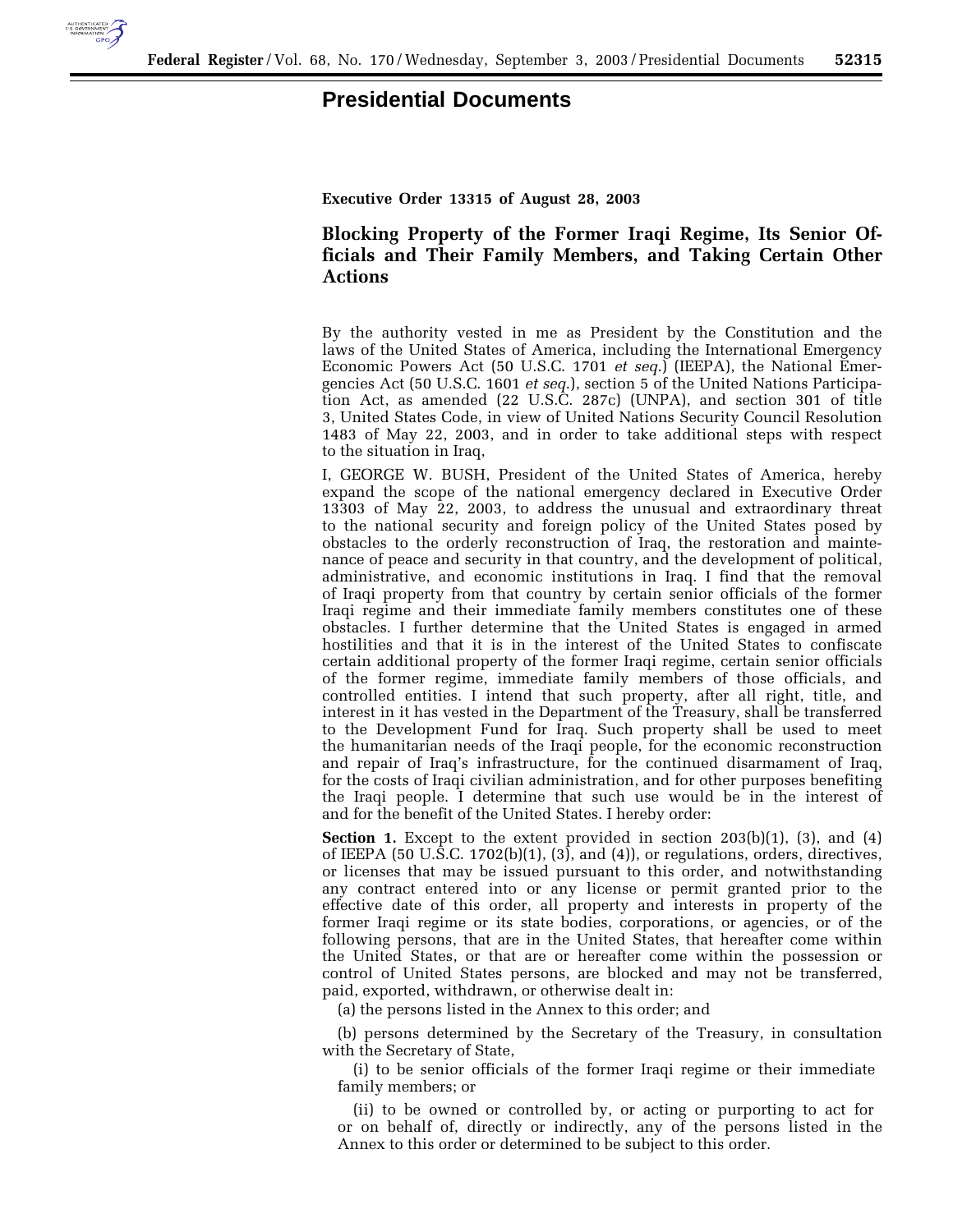**Sec. 2.** The Secretary of the Treasury, in consultation with the Secretary of State, is authorized to confiscate property that is blocked pursuant to section 1 of this order and that he determines, in consultation with the Secretary of State, to belong to a person, organization, or country that has planned, authorized, aided, or engaged in armed hostilities against the United States. All right, title, and interest in any property so confiscated shall vest in the Department of the Treasury. Such vested property shall promptly be transferred to the Development Fund for Iraq.

**Sec. 3.** (a) Any transaction by a United States person or within the United States that evades or avoids, has the purpose of evading or avoiding, or attempts to violate any of the prohibitions set forth in this order is prohibited.

(b) Any conspiracy formed to violate any of the prohibitions set forth in this order is prohibited.

**Sec. 4.** For purposes of this order:

(a) the term ''person'' means an individual or entity;

(b) the term ''entity'' means a partnership, association, trust, joint venture, corporation, group, subgroup, or other organization;

(c) the term ''United States person'' means any United States citizen, permanent resident alien, entity organized under the laws of the United States or any jurisdiction within the United States (including foreign branches), or any person in the United States;

(d) the term ''former Iraqi regime'' means the Saddam Hussein regime that governed Iraq until on or about May 1, 2003;

(e) the term ''coalition authority'' means the Coalition Provisional Authority under the direction of its Administrator, and the military forces of the United States, the United Kingdom, and their coalition partners present in Iraq under the command or operational control of the Commander of United States Central Command; and

(f) the term ''Development Fund for Iraq'' means the fund established on or about May 22, 2003, on the books of the Central Bank of Iraq, by the Administrator of the Coalition Provisional Authority responsible for the temporary governance of Iraq and all accounts held for the fund or for the Central Bank of Iraq in the name of the fund.

**Sec. 5.** I hereby determine that the making of donations of the type specified in section 203(b)(2) of IEEPA (50 U.S.C. 1702(b)(2)) by or to persons determined to be subject to the sanctions imposed under this order would seriously impair my ability to deal with the national emergency declared in Executive Order 13303 and expanded in scope in this order and would endanger Armed Forces of the United States that are engaged in hostilities, and I hereby prohibit such donations as provided by section 1 of this order.

**Sec. 6.** For those persons listed in the Annex to this order or determined to be subject to this order who might have a constitutional presence in the United States, I find that because of the ability to transfer funds or other assets instantaneously, prior notice to such persons of measures to be taken pursuant to this order would render these measures ineffectual. I therefore determine that for these measures to be effective in addressing the national emergency declared in Executive Order 13303 and expanded in scope in this order, there need be no prior notice of a listing or determination made pursuant to section 1 of this order.

**Sec. 7.** The Secretary of the Treasury, in consultation with the Secretary of State, is hereby authorized to take such actions, including the promulgation of rules and regulations, and to employ all powers granted to the President by IEEPA and UNPA as may be necessary to carry out the purposes of this order. The Secretary of the Treasury may redelegate any of these functions to other officers and agencies of the United States Government, consistent with applicable law. All agencies of the United States Government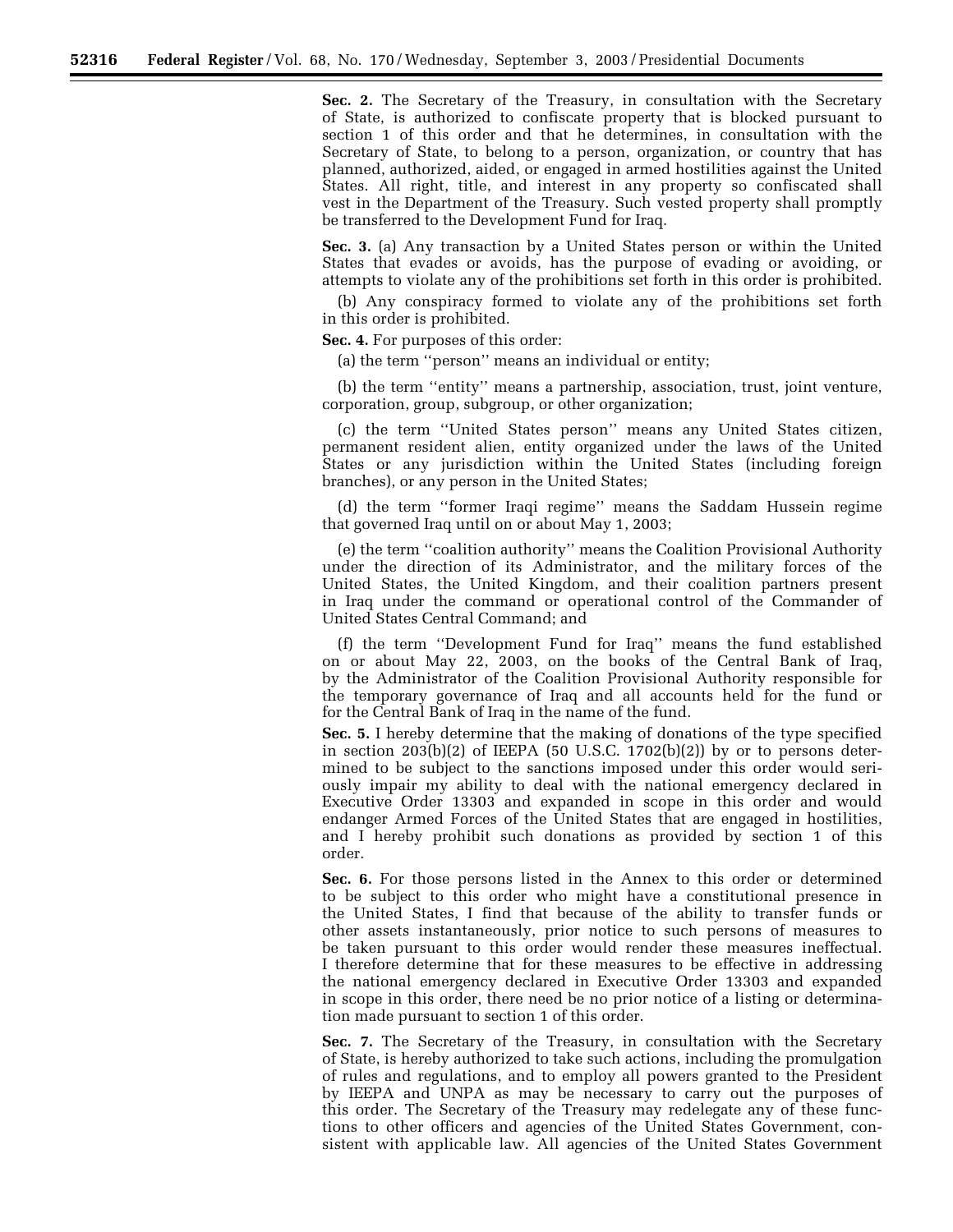are hereby directed to take all appropriate measures within their authority to carry out the provisions of this order.

**Sec. 8.** The Secretary of the Treasury, in consultation with the Secretary of State, is authorized to determine, subsequent to the issuance of this order, that circumstances no longer warrant inclusion of a person in the Annex to this order and that such person is therefore no longer covered within the scope of the order.

**Sec. 9.** Nothing in this order is intended to affect the continued effectiveness of any rules, regulations, orders, licenses, or other forms of administrative action issued, taken, or continued in effect heretofore or hereafter under 31 C.F.R. chapter V, except as expressly terminated, modified, or suspended by or pursuant to this order.

Sec. 10. This order shall not apply to such property as is or may come under the control of the coalition authority in Iraq. Nothing in this order is intended to affect dispositions of such property or other determinations by the coalition authority.

**Sec. 11.** This order is not intended to, and does not, create any right or benefit, substantive or procedural, enforceable at law or in equity by any party against the United States, its departments, agencies, instrumentalities, or entities, officers or employees, or any other person.

**Sec. 12.** This order is effective on 12:01 a.m. EDT on August 29, 2003.

**Sec. 13.** This order shall be transmitted to the Congress and published in the **Federal Register**

 $A = B$ 

THE WHITE HOUSE, *August 28, 2003.* 

Billing code 3195–01–P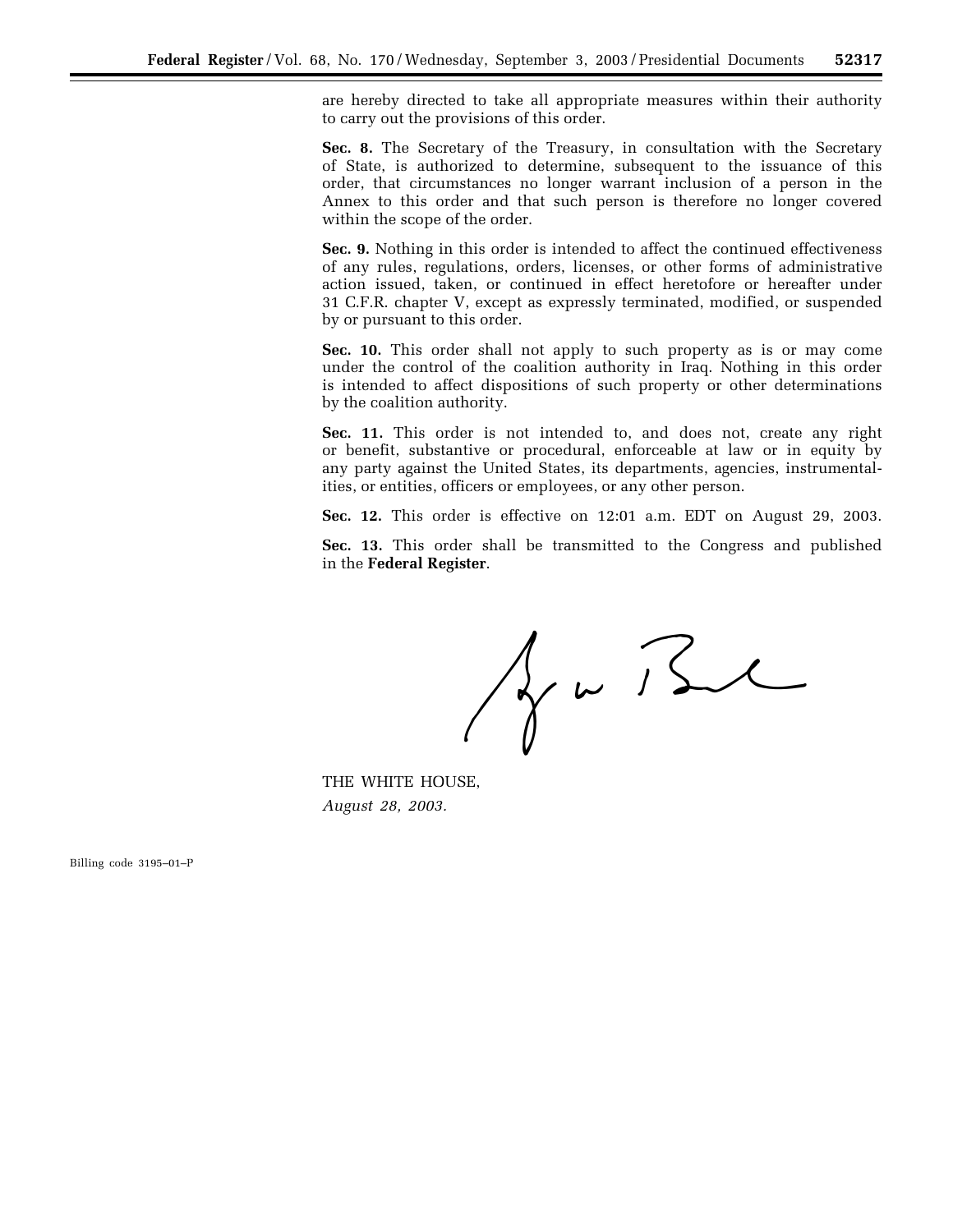**ANNEX** 

Saddam Hussein al-Tikriti [DOB 28 Apr 1937; POB al-Awja, near Tikrit, Iraq; President since 1979; nationality Iraqi; a.k.a. Abu Ali] Qusay Saddam Hussein al-Tikriti [DOB 1965; alt. DOB 1966; POB Baghdad, Iraq; Saddam Hussein al-Tikriti's second son; oversaw Special Republican Guard, Special Security Organization, and Republican Guard; nationality Iraqi] Uday Saddam Hussein al-Tikriti [DOB 1964; alt. DOB 1967; POB Baghdad, Iraq; Saddam Hussein al-Tikriti's eldest son; leader of paramilitary organization Fedayeen Saddam; nationality Iraqi] Abid Hamid Mahmud al-Tikriti [DOB circa 1957; POB al-Awja, near Tikrit, Iraq; Saddam Hussein al-Tikriti's presidential secretary and key advisor; nationality Iraqi; a.k.a. Abid Hamid bid Hamid Mahmud; a.k.a. Col. Abdel Hamid Mahmoud; a.k.a. Abed Mahmoud Hammud] Ali Hassan al-Majid al-Tikriti [DOB 1943; POB al-Awja, near Tikrit, Iraq; presidential advisor and senior member of Revolutionary Command Council; nationality Iraqi; a.k.a. al-Kimawi] Izzat Ibrahim al-Duri [DOB circa 1942; POB al-Dur, Iraq; deputy commander-in-chief of Iraqi military; deputy secretary, Ba'th party regional command; vice chairman, Revolutionary Command Council; nationality Iragi; a.k.a. Abu Brays] Hani abd-al-Latif Tilfah al-Tikriti [DOB circa 1962; POB al-Awja, near Tikrit, Iraq; Special Security Organization; nationality Iraqi] Aziz Salih al-Numan [DOB 1941; alt. DOB 1945; POB An Nasiriyah, Iraq; Ba'th party regional command chairman; nationality Iraqi] Muhammad Hamza Zubaidi [DOB 1938; POB Babylon, Babil Governorate, Iraq; former prime minister; nationality Iraqi] Kamal Mustafa Abdallah [DOB 1952; alt. DOB 4 May 1955; POB Tikrit, Iraq; Republican Guard Secretary; led Special Republican Guard and commanded both Republican Guard corps; nationality Iraqi; a.k.a. Kamal Mustafa Abdallah Sultan al-Tikriti] Barzan abd al-Ghafur Sulaiman Majid al-Tikriti [DOB 1960; POB Salah al-Din, Iraq; commander, Special Republican Guard; nationality Iraqi; a.k.a. Barzan Razuki abd al-Ghafur] Muzahim Sa'b Hassan al-Tikriti [DOB circa 1946; alt. DOB 1949; POB al-Awja, near Tikrit, Iraq; led Iraq's Air Defense Forces; Deputy Director, Organization of

Military Industrialization; nationality Iraqi]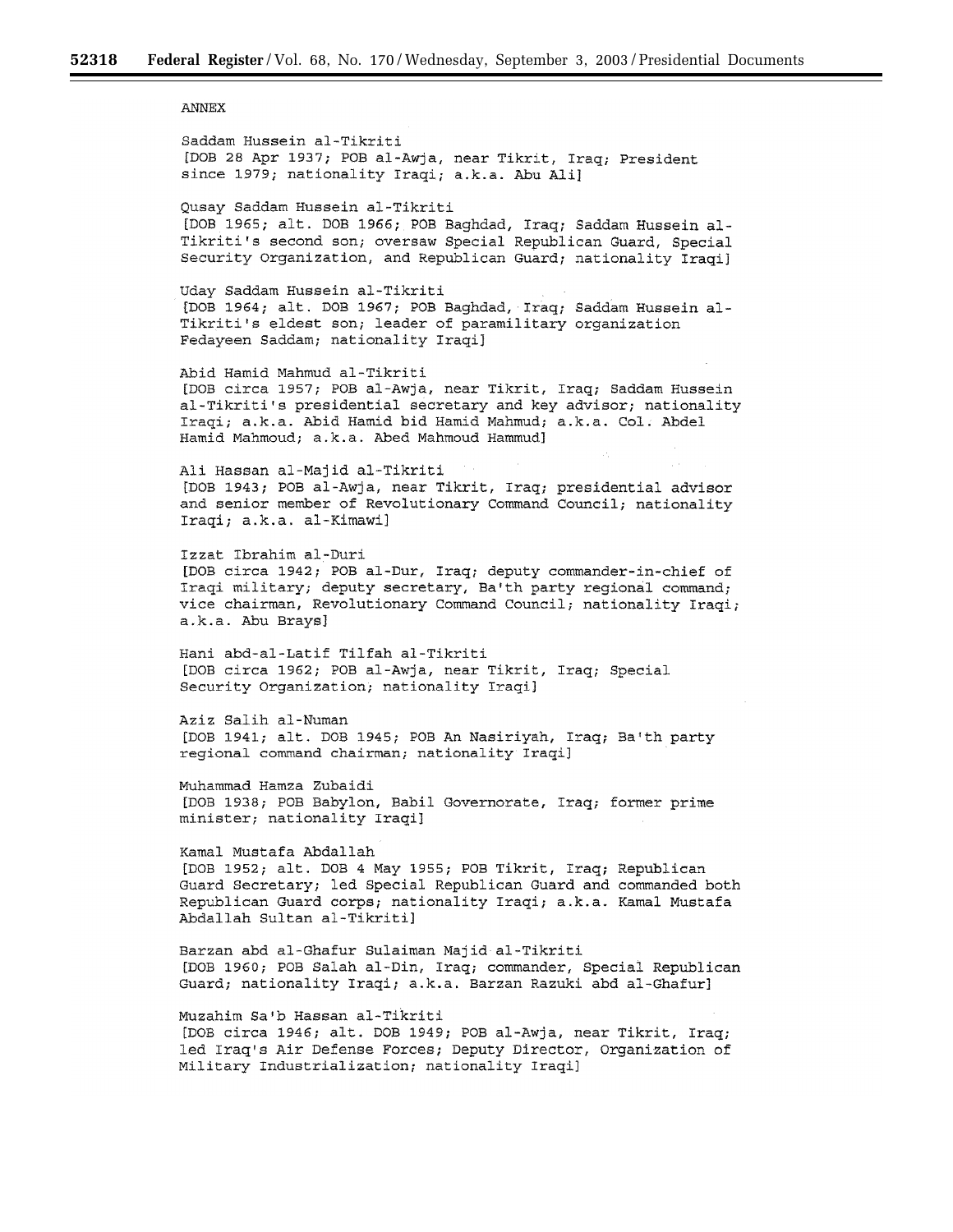Ibrahim Ahmad abd al-Sattar Muhammed al-Tikriti [DOB 1943; alt. DOB 1950; alt. DOB 1952; POB Ba'qubah or al-Sumayda/Shirqat, Iraq; armed forces chief of staff; nationality Iraqi] Saif-al-Din Fulayyih Hassan Taha al-Rawi [DOB 1953; POB Ar Ramadi, al-Anbar Governorate, Iraq; Republican Guard chief of staff; nationality Iraqi; a.k.a. Ayad Futayyih al-Rawi] Rafi abd-al-Latif Tilfah al-Tikriti [DOB circa 1954; POB Tikrit, Iraq; Director, Directorate of General Security; nationality Iraqi] Tahir Jalil Habbush al-Tikriti [DOB 1950; POB Tikrit, Iraq; director of Iraqi Intelligence Service; nationality Iraqi] Hamid Raja Shalah al-Tikriti [DOB 1950; POB Bayji, Salah al-Din Governorate, Iraq; air force commander; nationality Iraqi; a.k.a. Hamid Raja-Shalah Hassan al-Tikriti; a.k.a. Hamid Raja-Shalah Hassum al-Tikriti] Latif Nusayyif Jasim al-Dulaymi [DOB circa 1941; POB Ar-Rashidiya suburb of Baghdad, Iraq; Ba'ath party military bureau deputy chairman; nationality Iraqi] Abd-al-Tawab Mullah Huwaysh [DOB 1957; alt. DOB 14 March 1942; POB Mosul or Baghdad, Iraq; deputy prime minister; director, Organization of Military; nationality Iraqi] Taha Yassin Ramadan al-Jizrawi [DOB circa 1938; vice president since 1991; nationality Iraqi] Rukan Razuki abd-al-Ghafur Sulaiman al-Tikriti [DOB 1956; POB Tikrit, Iraq; head of Tribal Affairs Office in presidential office; nationality Iraqi; a.k.a. Rukan abdal-Ghaffur Sulayman al-Majid; a.k.a. Rukan abd al-Gafur al-Majid; a.k.a. Rukan abd al-Ghaffur al-Majid al-Tikriti; a.k.a. Rukan Razuqi abd al-Gahfur al-Majid; a.k.a. Rukan 'abd al-Ghaffur al-Majid al-Tikriti; a.k.a. Abu Walid] Jamal Mustafa Abdallah Sultan al-Tikriti [DOB 4 May 1955; POB al-Samnah, near Tikrit, Iraq; deputy head of tribal affairs in presidential office; nationality Iraqi] Mizban Khadr Hadi [DOB 1938; POB Mandali District, Diyala, Iraq; member, Ba'th party regional command and Revolutionary Command Council since 1991; nationality Iraqi] Taha Muhyi-al-Din Ma'ruf [DOB 1924; POB Sulaymaniyah, Iraq; Vice President; member of Revolutionary Command Council; nationality Iraqi] Tariq Aziz [DOB 1 Jul 1936; POB Mosul or Baghdad, Iraq; Deputy Prime

Minister; Passport No. N034409/129 (July 1997); nationality Iraqi; a.k.a. Tariq Mikhail Aziz]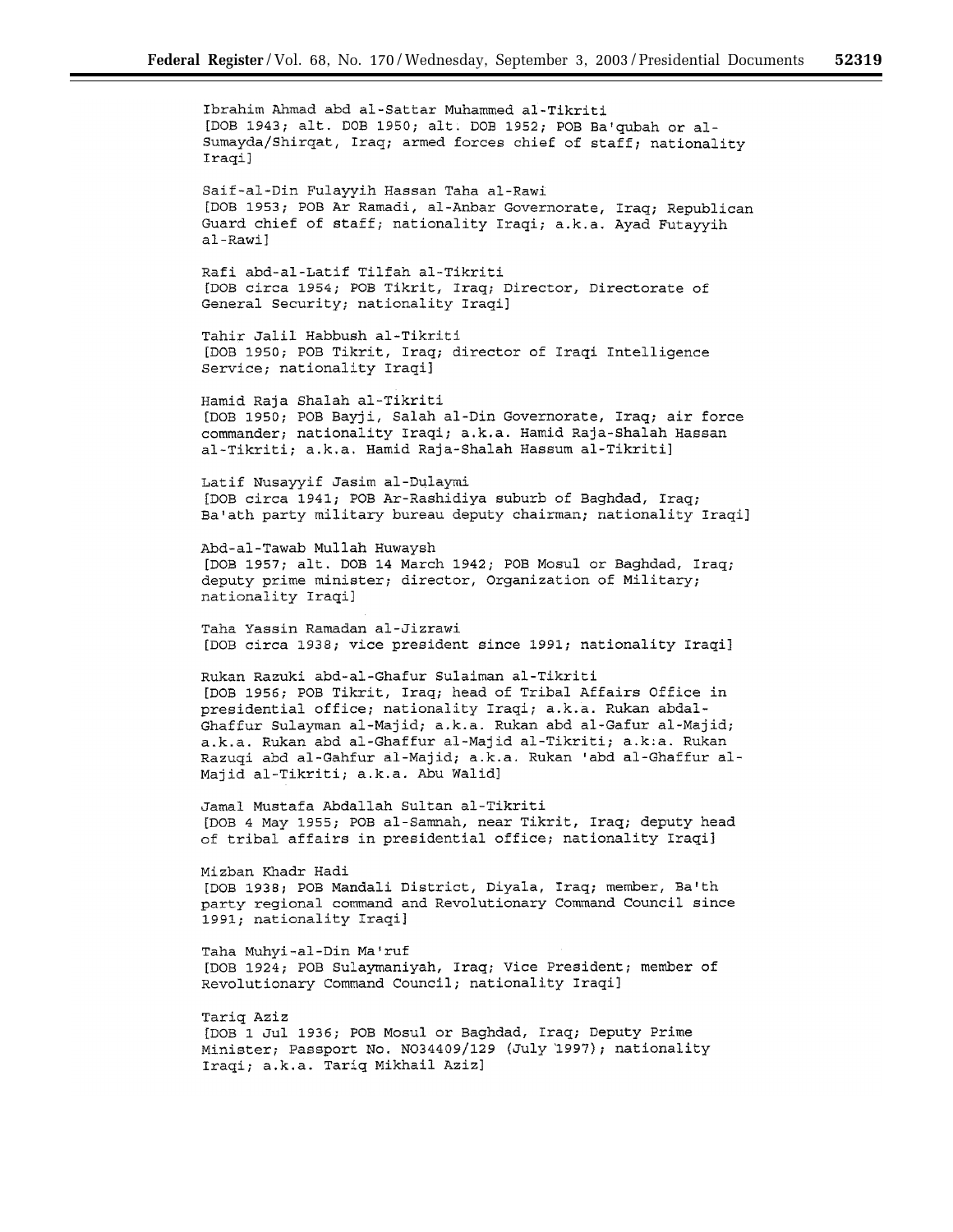Walid Hamid Tawfiq al-Tikriti [DOB circa 1950; POB Tikrit, Iraq; Governor of Basrah; nationality Iraqi; a.k.a. Walid Hamid Tawfiq al-Nasiri] Sultan Hashim Ahmad al-Tai [DOB circa 1944; POB Mosul, Iraq; Minister of Defense; nationality Iraqi] Hikmat Mizban Ibrahim al-Azzawi [DOB 1934; POB Diyala, Iraq; Deputy Prime Minister and Finance Minister; nationality Iraqi] Mahmud Dhiyab al-Ahmad [DOB 1953; POB Mosul or Baghdad, Iraq; Minister of Interior; nationality Iraqi] Ayad Futayyih Khalifa al-Rawi [DOB 1942; POB Rawah, Iraq; Quds Force Chief of Staff; nationality Iraqi] Zuhair Talib abd-al-Sattar al-Naqib [DOB circa 1948; Director, Military Intelligence; nationality Iraqi] Amir Hamudi Hassan al-Sa'di [DOB 5 Apr 1938; POB Baghdad, Iraq; presidential scientific advisor; Passport No. N033301/862, issued 17 October 1997, expires 1 October 2005; Passport No. M0003264580; Passport No. H0100009, issued 1 May 2002; nationality Iraqi] Amir Rashid Muhammad al-Ubaidi [DOB 1939; POB Baghdad, Iraq; Minister of Oil; nationality Iraqi] Husam Muhammad Amin al-Yassin [DOB 1953; alt. DOB 1958; POB Tikrit, Iraq; head, National Monitoring Directorate; nationality Iraqi] Muhammad Mahdi al-Salih [DOB 1947; alt. DOB 1949; POB al-Anbar Governorate, Iraq; Minister of Trade; nationality Iraqi] Sab'awi Ibrahim Hassan al-Tikriti [DOB 1947; POB Tikrit, Iraq; presidential advisor; half-brother of Saddam Hussein al-Tikriti; nationality Iraqi] Watban Ibrahim Hassan al-Tikriti [DOB 1952; POB Tikrit, Iraq; presidential advisor; half-brother of Saddam Hussein al-Tikriti; nationality Iraqi; a.k.a. Watab Ibrahim al-Hassan] Barzan Ibrahim Hassan al-Tikriti [DOB 1951; POB Tikrit, Iraq; presidential advisor; half-brother of Saddam Hussein al-Tikriti; Passport No. M0001666/970; Passport No. NM0000860/114; Passport No. M0009851/1; nationality Iraqi] Huda Salih Mahdi Ammash [DOB 1953; POB Baghdad, Iraq; member, Ba'ath party regional

command; nationality Iraqi]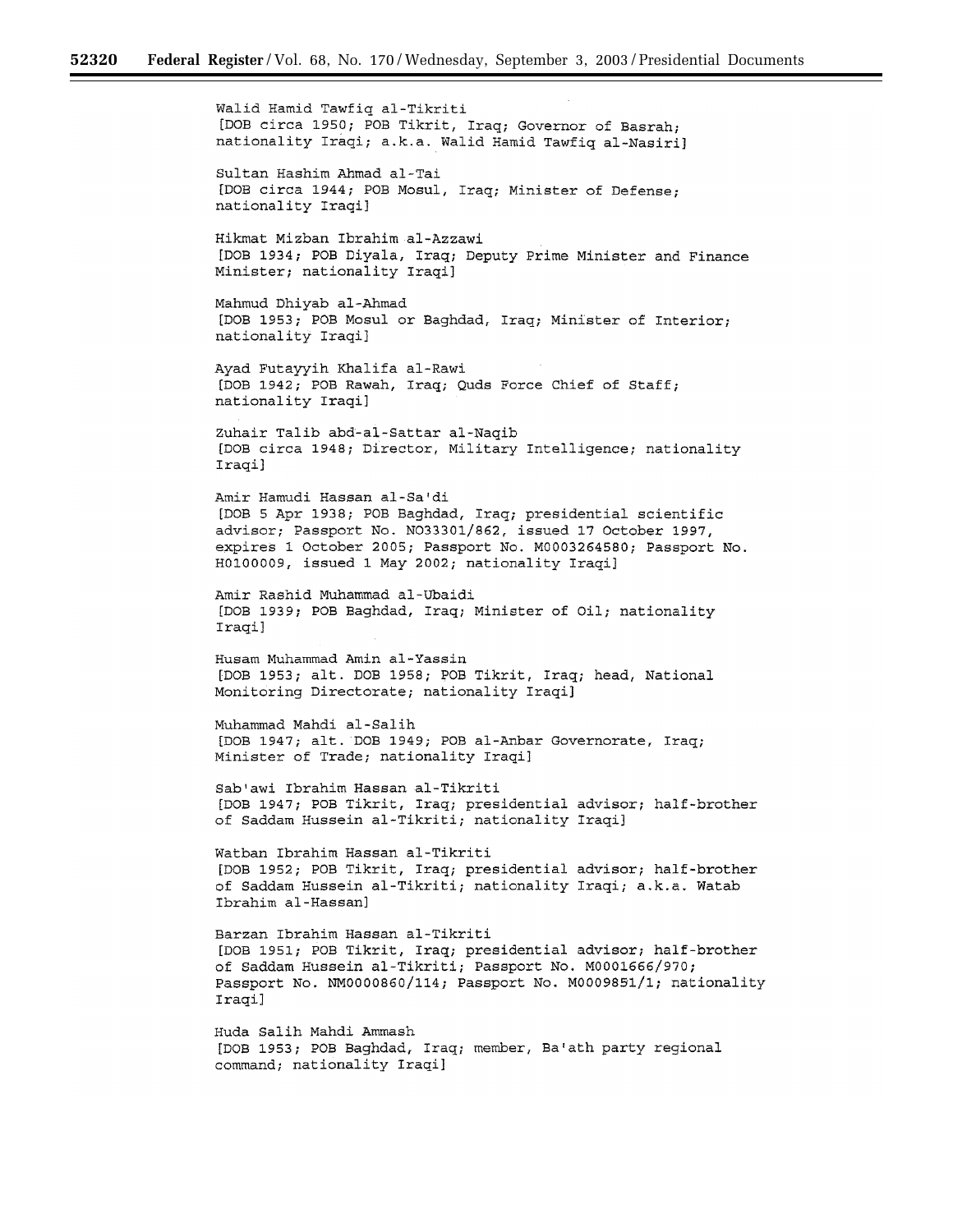Abd-al-Baqi abd-al-Karim Abdallah al-Sad'un [DOB 1947; Ba'th party regional command chairman, Diyala; nationality Iraqi] Muhammad Zimam abd-al-Razzaq al-Sa'dun [DOB 1942; POB Suq ash-Shuyukh District, Dhi-Qar, Iraq; Ba'th party regional chairman, at-Tamim; nationality Iraqi] Samir abd al-Aziz al-Najim [DOB 1937; POB 1938, Baghdad, Iraq; Ba'th party regional command chairman, East Baghdad; nationality Iraqi] Humam abd-al-Khaliq abd-al-Ghafur [DOB 1945; POB ar-Ramadi, Iraq; Minister of Higher Education and Research; Passport No. M0018061/104, issued 12 September 1993; nationality Iraqi; a.k.a. Humam 'abd al-Khaliq 'abd al-Rahman; a.k.a. Humam 'abd al-Khaliq Rashid] Yahia Abdallah al-Ubaidi [Ba'th party regional command chairman, al-Basrah; nationality Iraqi] Nayif Shindakh Thamir Ghalib [Ba'th party regional command chairman, an-Najaf; member, Iraqi National Assembly; nationality Iraqi] Saif-al-Din al-Mashhadani [DOB 1956; POB Baghdad, Iraq; Ba'th party regional command chairman, al-Muthanna; nationality Iraqi] Fadil Mahmud Gharib [DOB 1944; POB Dujail, Iraq; Ba'th party regional command chairman, Babil; chairman, General Federation of Iraqi Trade Unions; nationality Iraqi; a.k.a. Gharib Muhammad Fazel al-Mashaikhi] Muhsin Khadr al-Khafaji [Ba'th party regional command chairman, al-Qadisiyah; nationality Iraqi] Rashid Taan Kazim [Ba'th party regional command chairman, al-Anbar; nationality Iraqi] Ugla Abid Saqar al-Kubaysi [DOB 1944; POB Kubaisi, al-Anbar Governorate, Iraq; Ba'th party regional command chairman, Maysan; nationality Iraqi; a.k.a. Saqr al-Kabisi abd Aqala] Ghazi Hammud al-Ubaidi [DOB 1944; POB Baghdad, Iraq; Ba'th party regional command chairman, Wasit; nationality Iraqi] Adil Abdallah Mahdi [DOB 1945; POB al-Dur, Iraq; Ba'th party regional command chairman, Dhi-Qar; nationality Iraqi] Hussein al-Awadi [Ba'th party regional command chairman, Ninawa; nationality Iraqi]